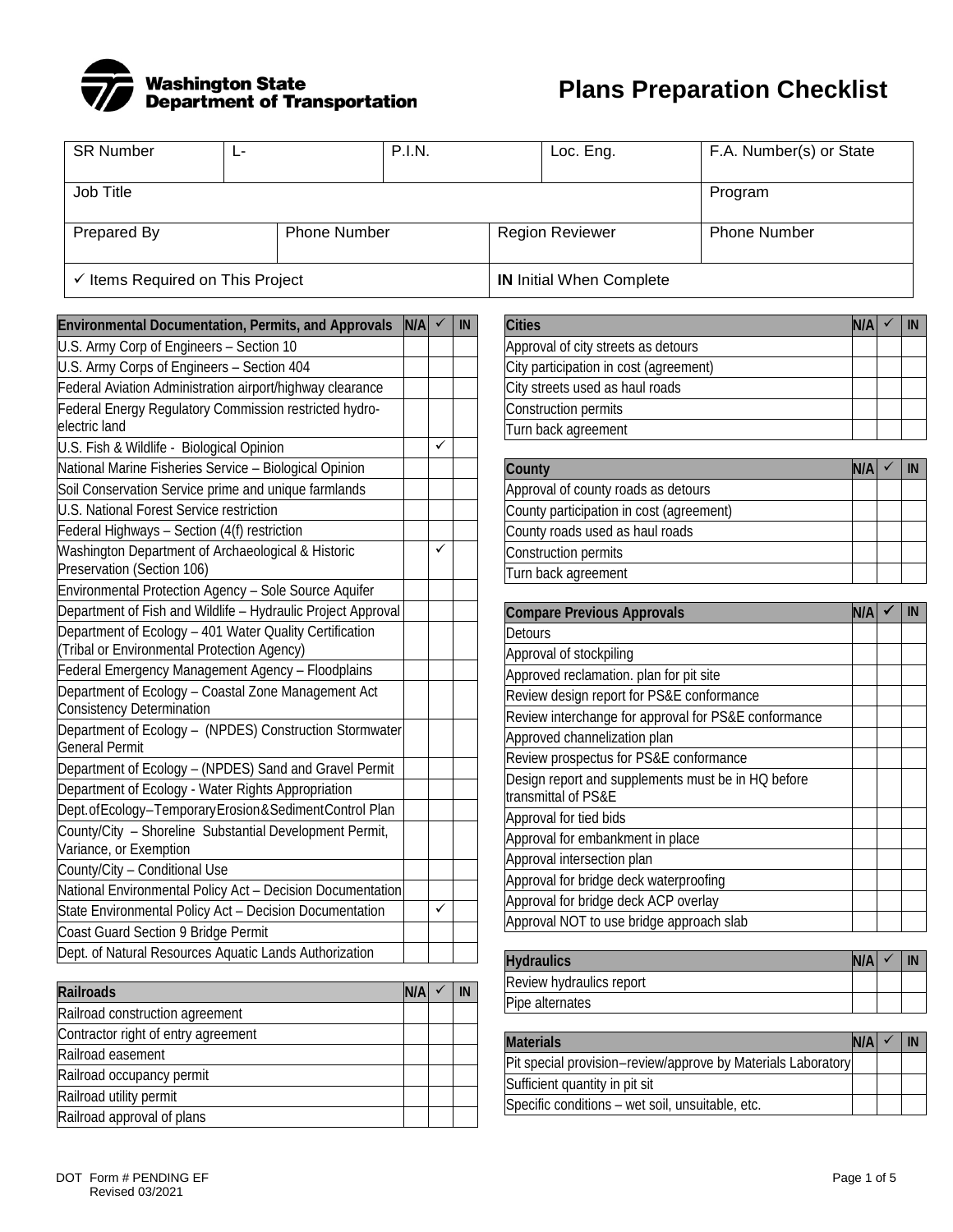| Materials (continued)                                               | N/A | IN | <b>Contract Reclamation Plans</b>                    | <b>N/A</b> |  |
|---------------------------------------------------------------------|-----|----|------------------------------------------------------|------------|--|
| Specific treatment for exist pavement                               |     |    | <b>Existing contour lines</b>                        |            |  |
| Retention wall data sheet: rock walls over 5 ft.; others over 10 ft |     |    | The contractor's designated work area will be noted. |            |  |
| pH and resistivity values for pipe alternates                       |     |    | Available raw material is indicated.                 |            |  |
|                                                                     |     |    | $\cdot$ .                                            |            |  |

| <b>Plans - General</b>                                        | N/A |              | IN | Specific directions for excavation added as a note.           |     | $\checkmark$ |
|---------------------------------------------------------------|-----|--------------|----|---------------------------------------------------------------|-----|--------------|
| Township, range, subdivision, north arrow, scale bar          |     | ✓            |    | <b>Roadway Sections</b>                                       | N/A |              |
| State boundary, county line, corporate limit                  |     |              |    | Mainline                                                      |     |              |
| Reservations, park or forest boundary                         |     |              |    | Ramps                                                         |     |              |
| Project limits noted                                          |     | ✓            |    | Frontage roads                                                |     |              |
| Construction limits noted                                     |     |              |    | City/county roads at intersections                            |     |              |
| Federal Aid sections noted                                    |     |              |    | Road approach                                                 |     |              |
| Ultimate construction detailed (Federal Aid, "FA" jobs)       |     |              |    | <b>Detours</b>                                                |     |              |
| Note "bridge included" or "bridges not included"              |     |              |    | <b>Trails</b>                                                 |     |              |
| Equations noted                                               |     |              |    | Bridge approach slab                                          |     |              |
| Contract reclamation plan included                            |     |              |    | <b>Bridge</b>                                                 |     |              |
| Index to plans (more than 30 sheets)                          |     |              |    | Label sections                                                |     |              |
| Sheet numbers                                                 |     | $\checkmark$ |    | Standard limits for each section - entire lengths of roadways |     |              |
| Project title block                                           |     | ✓            |    | Check for overlap and gaps in stationing                      |     |              |
| Sheets identified in lower left corner                        |     | ✓            |    | Show future overlay on FA projects for future of funding      |     |              |
| Sheet title block                                             |     | ✓            |    | Conformance with soils report                                 |     |              |
| Sheets identified in lower left corner                        |     |              |    | Conformance with design report                                |     |              |
| Sheet titles in lower right title block                       |     |              |    | Guardrail widening detail                                     |     |              |
| Local Agencies and State aid seals and signatures             |     |              |    | Shoulder dressing detail                                      |     |              |
| Consultant signatures and seals                               |     |              |    | Slope rounding detail                                         |     |              |
| Consultant written consent to revise plan                     |     |              |    | Broken back subgrade shoulder detail                          |     |              |
| All plan sheets in proper order                               |     | $\checkmark$ |    | HMA planing detail                                            |     |              |
| Connections to existing streets, driveways, etc. (Field rev.) |     |              |    | Table for variable slopes                                     |     |              |
| Plan symbols in accordance Electronic Engineering Data        |     | ✓            |    | Legend all sheets                                             |     |              |
| Standards (EEDS) Manual                                       |     |              |    | Reference notes                                               |     |              |
| Minimum lettering height 0.07"                                |     | ✓            |    | Note equations and exceptions                                 |     |              |

| <b>Vicinity Map</b>                                 | <b>N/A</b> |   | Lift thickness for HMA and surfacing<br>(individual per HMA type) |
|-----------------------------------------------------|------------|---|-------------------------------------------------------------------|
| Reasonable scale to show the project                |            | ✓ | No "min" or "max" surfacing and paving depths or slopes           |
| Project limits by milepost and stationing           |            | ✓ |                                                                   |
| Construction limits by milepost and stationing      |            |   | Alignment, R/W, Grading and Existing Features Plan                |
| Equations and exceptions                            |            |   | Curve data, super elevation rates                                 |
| Distance to towns - rural projects only             |            |   | Show cut and fill catch line                                      |
| Pit sites and haul roads                            |            |   | High visibility fence to protect sensitive areas and buffers      |
| Detour routes                                       |            |   | Survey Monuments - protect existing, install new                  |
| Railroad line - IMPORTANT to show any in area       |            |   | Legend of reference note on all sheets                            |
| If staged projects, show staging for future funding |            |   | Alignment plan must show R/W centerline (including R/W            |
| Show bridge number                                  |            |   | curve data) and construction centerline with ties if differer     |
|                                                     |            |   | $\Box$                                                            |

| <b>Summary of Quantities</b>                           | N/A |              | <b>IN</b> | Show railroad alignment and railroad R/W             |
|--------------------------------------------------------|-----|--------------|-----------|------------------------------------------------------|
| All necessary groups per 460.04                        |     |              |           | Are easements and/or permits required                |
| Separate groups for agreement work                     |     | $\checkmark$ |           | Show turn-back lines                                 |
| Review for order, nomenclature and standard number     |     |              |           | Complete topography include utilities (field review) |
| Unusual and non-standard items need special provisions |     |              |           | Show site preparation, demolition work, wells        |
| Use standard item number for standard items            |     |              |           | All items to be removed shown, well decommissioning  |
| All items tabulated                                    |     |              |           | Show fencing                                         |
| Check quantities from plans                            |     | $\checkmark$ |           |                                                      |
|                                                        |     |              |           | Show guardrail (or paving plan)                      |

| Materials (continued)                                                      | N/A | ✓            | IN        | <b>Contract Reclamation Plans</b>                              | N/A | √ | ${\sf IN}$ |
|----------------------------------------------------------------------------|-----|--------------|-----------|----------------------------------------------------------------|-----|---|------------|
| Specific treatment for exist pavement                                      |     |              |           | <b>Existing contour lines</b>                                  |     |   |            |
| Retention wall data sheet: rock walls over 5ft.; others over 10ft          |     |              |           | The contractor's designated work area will be noted.           |     | ✓ |            |
| pH and resistivity values for pipe alternates                              |     |              |           | Available raw material is indicated.                           |     |   |            |
|                                                                            |     |              |           | Details of materials to produce and reclamation items.         |     | ✓ |            |
| Plans - General                                                            | N/A |              | IN        | Specific directions for excavation added as a note.            |     | ✓ |            |
| Township, range, subdivision, north arrow, scale bar                       |     | ✓            |           | <b>Roadway Sections</b>                                        | N/A |   | IN         |
| State boundary, county line, corporate limit                               |     |              |           | Mainline                                                       |     |   |            |
| Reservations, park or forest boundary                                      |     |              |           | Ramps                                                          |     |   |            |
| Project limits noted                                                       |     | ✓            |           | Frontage roads                                                 |     |   |            |
| Construction limits noted                                                  |     |              |           | City/county roads at intersections                             |     |   |            |
| Federal Aid sections noted                                                 |     |              |           | Road approach                                                  |     |   |            |
| Ultimate construction detailed (Federal Aid, "FA" jobs)                    |     |              |           | <b>Detours</b>                                                 |     |   |            |
| Note "bridge included" or "bridges not included"                           |     |              |           | <b>Trails</b>                                                  |     |   |            |
| Equations noted                                                            |     |              |           | Bridge approach slab                                           |     |   |            |
| Contract reclamation plan included                                         |     |              |           | <b>Bridge</b>                                                  |     |   |            |
| Index to plans (more than 30 sheets)                                       |     |              |           | Label sections                                                 |     |   |            |
| Sheet numbers                                                              |     | ✓            |           | Standard limits for each section -entire lengths of roadways   |     |   |            |
| Project title block                                                        |     | ✓            |           | Check for overlap and gaps in stationing                       |     |   |            |
| Sheets identified in lower left corner                                     |     | ✓            |           | Show future overlay on FA projects for future of funding       |     |   |            |
| Sheet title block                                                          |     | ✓            |           | Conformance with soils report                                  |     |   |            |
| Sheets identified in lower left corner                                     |     |              |           | Conformance with design report                                 |     |   |            |
| Sheet titles in lower right title block                                    |     |              |           | Guardrail widening detail                                      |     |   |            |
| Local Agencies and State aid seals and signatures                          |     |              |           | Shoulder dressing detail                                       |     |   |            |
| Consultant signatures and seals                                            |     |              |           | Slope rounding detail                                          |     |   |            |
| Consultant written consent to revise plan                                  |     |              |           | Broken back subgrade shoulder detail                           |     |   |            |
| All plan sheets in proper order                                            |     | $\checkmark$ |           | HMA planing detail                                             |     |   |            |
| Connections to existing streets, driveways, etc. (Field rev.)              |     |              |           | Table for variable slopes                                      |     |   |            |
| Plan symbols in accordance Electronic Engineering Data                     |     | ✓            |           | Legend all sheets                                              |     |   |            |
| Standards (EEDS) Manual                                                    |     |              |           | Reference notes                                                |     |   |            |
| Minimum lettering height 0.07"                                             |     | ✓            |           | Note equations and exceptions                                  |     |   |            |
|                                                                            |     |              |           | Lift thickness for HMA and surfacing                           |     |   |            |
| <b>Vicinity Map</b>                                                        | N/A | $\checkmark$ | IN.       | (individual per HMA type)                                      |     |   |            |
| Reasonable scale to show the project                                       |     | $\checkmark$ |           | No "min" or "max" surfacing and paving depths or slopes        |     |   |            |
| Project limits by milepost and stationing                                  |     |              |           | Alignment, R/W, Grading and Existing Features Plan             | N/A |   | ${\sf IN}$ |
| Construction limits by milepost and stationing<br>Equations and exceptions |     |              |           | Curve data, super elevation rates                              |     |   |            |
| Distance to towns - rural projects only                                    |     |              |           | Show cut and fill catch line                                   |     |   |            |
| Pit sites and haul roads                                                   |     |              |           | High visibility fence to protect sensitive areas and buffers   |     |   |            |
| Detour routes                                                              |     |              |           | Survey Monuments - protect existing, install new               |     |   |            |
| Railroad line - IMPORTANT to show any in area                              |     |              |           | Legend of reference note on all sheets                         |     |   |            |
| If staged projects, show staging for future funding                        |     |              |           | Alignment plan must show R/W centerline (including R/W         |     |   |            |
| Show bridge number                                                         |     |              |           | curve data) and construction centerline with ties if different |     |   |            |
|                                                                            |     |              |           | R/W and L/A must agree with approved R/W and L/A plan          |     |   |            |
| <b>Summary of Quantities</b>                                               | N/A |              | <b>IN</b> | Show railroad alignment and railroad R/W                       |     |   |            |
| All necessary groups per 460.04                                            |     | ✓            |           | Are easements and/or permits required                          |     |   |            |
| Separate groups for agreement work                                         |     | ✓            |           | Show turn-back lines                                           |     |   |            |
| Review for order, nomenclature and standard number                         |     | ✓            |           | Complete topography include utilities (field review)           |     |   |            |
| Unusual and non-standard items need special provisions                     |     | ✓            |           | Show site preparation, demolition work, wells                  |     |   |            |
| Use standard item number for standard items                                |     | ✓            |           | All items to be removed shown, well decommissioning            |     |   |            |
| All items tabulated                                                        |     | ✓            |           | Show fencing                                                   |     |   |            |
| $O$ ka ali anaw 1915                                                       |     |              |           | Show quardrail (or paving plan)                                |     |   |            |

DOT Form # PENDING EF Page 2 of 5 Revised 03/2021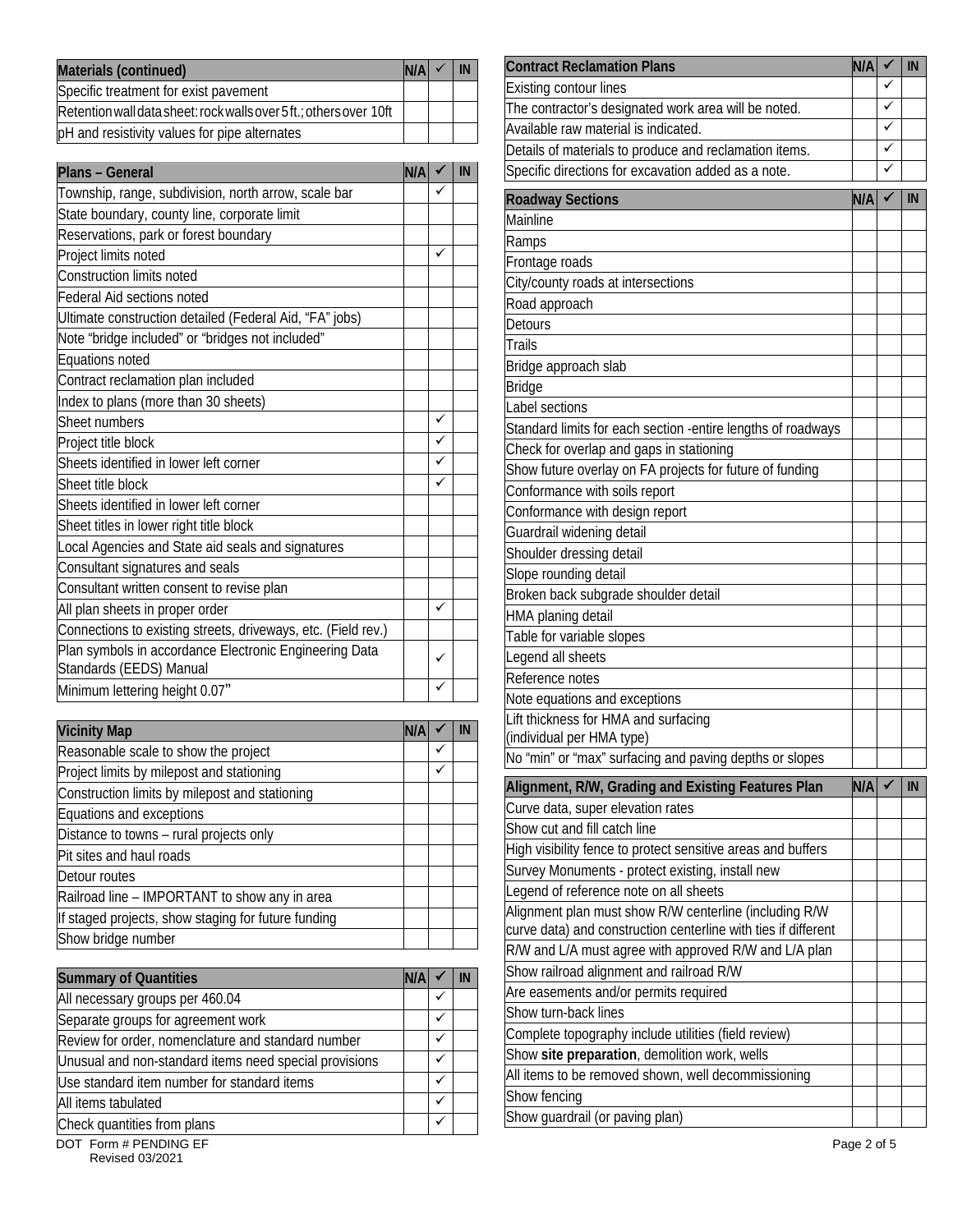| <b>Quantity Tabulations</b>                                |  | -IN | <b>Drainage Plans and Profiles</b>                          | N/A  | IN |
|------------------------------------------------------------|--|-----|-------------------------------------------------------------|------|----|
| Same order and nomenclature as on summary of quantities    |  |     | Legend or reference note on all sheets                      |      |    |
| Items required per Plans Preparation Manual 400.06         |  |     | Need profiles for major culverts and sewer systems          |      |    |
| Round off quantities per Plans Preparation Manual 400.06   |  |     | Conformance with hydraulics report                          |      |    |
| Correct totals (sheet and project)                         |  |     | Pipes over 30 in diameter need design review by hydraulics  |      |    |
| Transfer project totals to summary of quantities           |  |     | Details required for work NOT covered by Standard Plans     |      |    |
| Guide post color and type                                  |  |     | Pipe length                                                 |      |    |
| Raised Pavement Marker - Type 2 (color indicated)          |  |     |                                                             |      |    |
| Traffic arrow type indicated                               |  |     | <b>Utility Plans</b>                                        | in/a | IN |
| Agreement items denoted                                    |  |     | Existing utilities must be shown in plans                   |      |    |
| Plan sheet reference number filled in                      |  |     | Relocation costs - reflect in below-the-line costs          |      |    |
| Stations agree with plans                                  |  |     | Timing of work- address in provisions                       |      |    |
| Guardrail placement case                                   |  |     | Utility agreement                                           |      |    |
| Radius and Guard Rail Length for non-standard bends        |  |     | Utility franchise/permit                                    |      |    |
| Guardrail terminals approved (by bridge if applicable)     |  |     | Utility easement                                            |      |    |
| Leave every 5th item column and station line blank         |  |     |                                                             |      |    |
| Appropriate special provision referred to in general notes |  |     | Wetlands, Mitigation and Detention/Retention Site Plans N/A |      | IN |

| <b>Profiles</b>                                         | N/A |  | Wetland mitigation sites identified as "existing" or "to be  |            |    |
|---------------------------------------------------------|-----|--|--------------------------------------------------------------|------------|----|
| Mainline                                                |     |  | constructed."                                                |            |    |
| Ramps                                                   |     |  | Allowable work area is delineated by the cut and fills line. |            |    |
| Frontage roads                                          |     |  | Show Stormwater Treatment Areas.                             |            |    |
| Detours                                                 |     |  |                                                              |            |    |
| Trails                                                  |     |  | Paving/Pavement Marking Plan (channelization)                | N/A        | IN |
| Show equations and exceptions                           |     |  | Paving plan and road section must agree                      |            |    |
| Plan/profile sheets, stationing must be identical       |     |  | Legend of reference note on all sheets                       |            |    |
| Coordinate with roadway sections and plans              |     |  | Show paving plan for I/C and intersections                   |            |    |
| Show bridges                                            |     |  | Channel details                                              |            |    |
| Show quantities per Plans Preparation Manual            |     |  | Show guide posts especially I/C and intersections            |            |    |
| Round off quantities per Plans Preparation Manual       |     |  | Show pavement marking                                        |            |    |
| Correction totals to summary of quantities              |     |  |                                                              |            |    |
| Show unsuitable excavation limits and excavation slopes |     |  | Plan Detail Sheet (Miscellaneous Details)                    | N/A        | IN |
| Superelevation diagrams, match alignment plan           |     |  | Required for work NOT covered by Standard Plans              |            |    |
| Datum symbol and bench mark locations                   |     |  | Illumination Plans, Schedules and Details                    | <b>N/A</b> | IN |
| Show road approach arrow and indicate Left and Right    |     |  | Legend or reference notes on all sheets                      |            |    |

| <b>Structure Notes</b>                                                                      | IN/AI |  | Conflicts with existing features, i.e., utilities, drainage, and<br>sidewalks |             |    |
|---------------------------------------------------------------------------------------------|-------|--|-------------------------------------------------------------------------------|-------------|----|
| Order and nomenclature of item as shown on summary of<br>quantity                           |       |  | All work within R/W or construction permit areas                              |             |    |
| Round off quantities per Plans Preparation Manual 400.06                                    |       |  | Traffic Signal Plans, Schedules, and Details                                  | in/a        | IN |
| Correct totals (sheet and project)                                                          |       |  | Legend or reference note on all sheets                                        |             |    |
| Transfer project totals to summary of quantities                                            |       |  |                                                                               |             |    |
| Consistency on structure notes, plans, profiles, and Specials                               |       |  | Conflicts with existing features                                              |             |    |
| Agreement items noted                                                                       |       |  | Traffic signal approval/permit number                                         |             |    |
| Steel, alum, and concrete pipe alterations provided                                         |       |  | All work within R/W or construction permit areas                              |             |    |
| Alternate treatment for steel and aluminum pipe                                             |       |  | Intelligent Transportation System (ITS) Plan                                  |             |    |
| Maximum/minimum height of cover column on structure<br>Notes on separate level in CAD files |       |  | <b>Signing Plans and Sign Specifications</b>                                  | <b>IN/A</b> | IN |
| Note beveled end sections                                                                   |       |  | Legend or reference notes on all sheets                                       |             |    |
| Leave every 5th item column blank (readability)                                             |       |  | Separate set of plan sheets for construction signing                          |             |    |
| Appropriate special provision referred to in general notes                                  |       |  | Separate plan sheet specifications for sign<br>removal/relocation             |             |    |

| <b>Drainage Plans and Profiles</b>                         |  |  |
|------------------------------------------------------------|--|--|
| Legend or reference note on all sheets                     |  |  |
| Need profiles for major culverts and sewer systems         |  |  |
| Conformance with hydraulics report                         |  |  |
| Pipes over 30 in diameter need design review by hydraulics |  |  |
| Details required for work NOT covered by Standard Plans    |  |  |
| Pipe length                                                |  |  |

| <b>Utility Plans</b>                               |  |  |
|----------------------------------------------------|--|--|
| Existing utilities must be shown in plans          |  |  |
| Relocation costs - reflect in below-the-line costs |  |  |
| Timing of work- address in provisions              |  |  |
| Utility agreement                                  |  |  |
| Utility franchise/permit                           |  |  |
| Utility easement                                   |  |  |

| Wetlands, Mitigation and Detention/Retention Site Plans N/A   √              |  | IN |
|------------------------------------------------------------------------------|--|----|
| Show wetlands that could be impacted                                         |  |    |
| Wetland mitigation sites identified as "existing" or "to be<br>constructed." |  |    |
| Allowable work area is delineated by the cut and fills line.                 |  |    |
| <b>IShow Stormwater Treatment Areas.</b>                                     |  |    |

| DUUUIJ                                            |                                                   |     |    |
|---------------------------------------------------|---------------------------------------------------|-----|----|
| Trails                                            | Paving/Pavement Marking Plan (channelization)     | N/A | IN |
| Show equations and exceptions                     | Paving plan and road section must agree           |     |    |
| Plan/profile sheets, stationing must be identical | Legend of reference note on all sheets            |     |    |
| Coordinate with roadway sections and plans        | Show paving plan for I/C and intersections        |     |    |
| Show bridges                                      | Channel details                                   |     |    |
| Show quantities per Plans Preparation Manual      | Show guide posts especially I/C and intersections |     |    |
| Round off quantities per Plans Preparation Manual | Show pavement marking                             |     |    |
|                                                   |                                                   |     |    |

| <b>Illumination Plans, Schedules and Details</b>                              |  |  |
|-------------------------------------------------------------------------------|--|--|
| Legend or reference notes on all sheets                                       |  |  |
| Conflicts with existing features, i.e., utilities, drainage, and<br>sidewalks |  |  |
| All work within R/W or construction permit areas                              |  |  |

| Traffic Signal Plans, Schedules, and Details     |  |  |  |  |  |  |
|--------------------------------------------------|--|--|--|--|--|--|
| Legend or reference note on all sheets           |  |  |  |  |  |  |
| Conflicts with existing features                 |  |  |  |  |  |  |
| Traffic signal approval/permit number            |  |  |  |  |  |  |
| All work within R/W or construction permit areas |  |  |  |  |  |  |
| Intelligent Transportation System (ITS) Plan     |  |  |  |  |  |  |

| <b>Signing Plans and Sign Specifications</b>         |  |  |
|------------------------------------------------------|--|--|
| Legend or reference notes on all sheets              |  |  |
| Separate set of plan sheets for construction signing |  |  |
| Separate plan sheet specifications for sign          |  |  |
| removal/relocation                                   |  |  |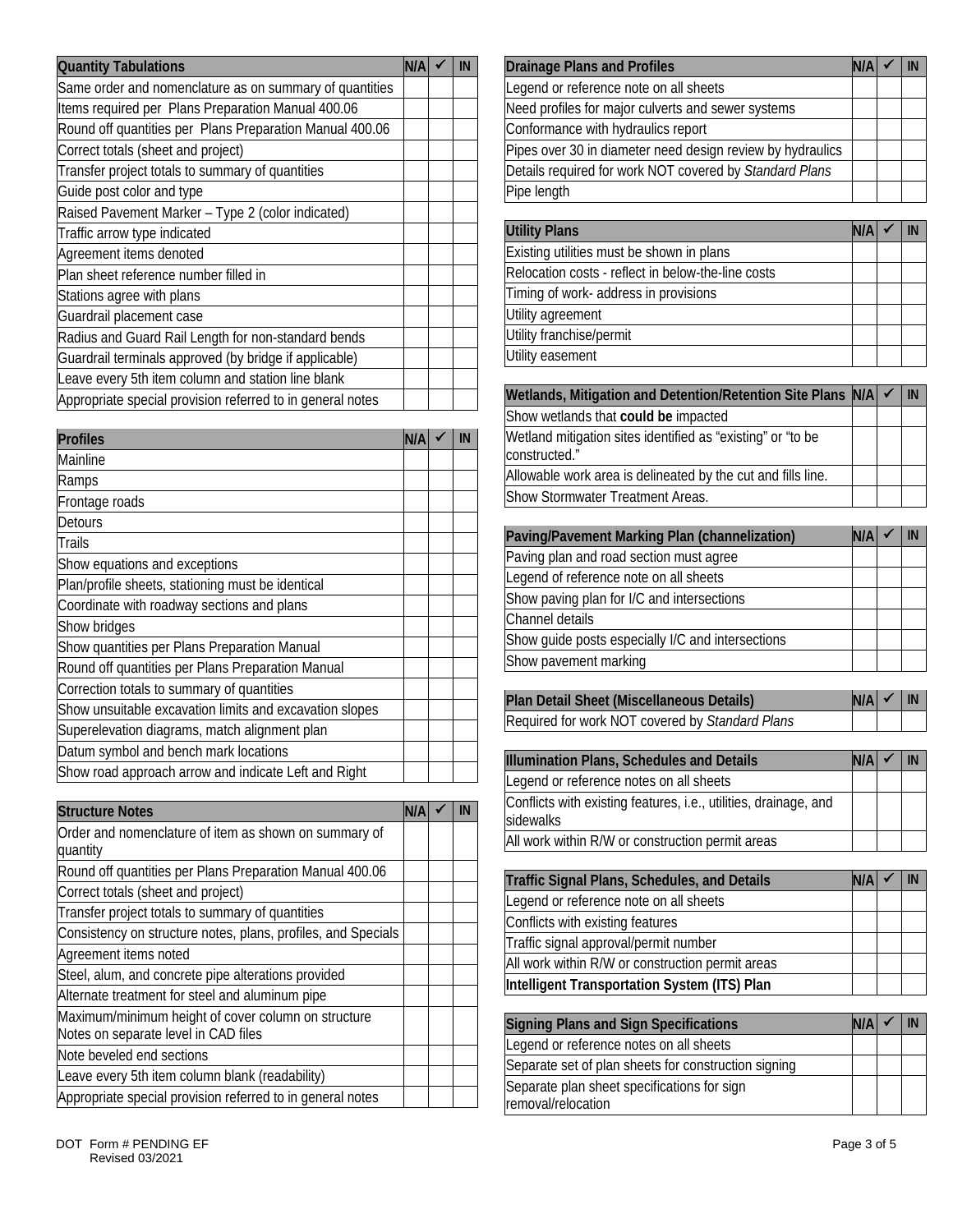| Roadside/Landscape                        |  | <b>IN</b> | <b>Special Provisions</b>                           |
|-------------------------------------------|--|-----------|-----------------------------------------------------|
| Contour grading plan                      |  |           | Notice to all plan holders                          |
| Planting Plan / Roadside Restoration Plan |  |           | Table of contents - computer generated              |
| Planting detail and Plant Materials List  |  |           | Amendments and GSP's arranged in proper order       |
| Signed by region landscape architect      |  |           | All special provisions entered into computer (Word) |
| Review by HQ Design landscape architect   |  |           | Appendix prepared                                   |
| Wildflower policy (Federal Aid projects)  |  |           | Special provisions for agreements                   |

| <b>Rest Areas/Viewpoints</b> | N/A | IN | leach item that appears on the summary of quantities not |
|------------------------------|-----|----|----------------------------------------------------------|
|                              |     |    | covered in Standard Specifications                       |
|                              |     |    | Sales tax checked appropriate GSP used                   |

| <b>Minor</b><br><b>Structures</b> | N/A |  | Check<br>amendments and GSP's against up-to-date index list      |
|-----------------------------------|-----|--|------------------------------------------------------------------|
| Quantities<br>; tabulated         |     |  | aid in a project requires all federal provisions-<br>Anv federal |

| <b>Building Plans, Schedules and Details</b>          | N/A |  | Use Environmental Commitments Meeting to determine                                                         |
|-------------------------------------------------------|-----|--|------------------------------------------------------------------------------------------------------------|
| Buildings to be constructed REQUIRE a building permit |     |  | lapplicable GSPs and Special Provisions for Environmen<br>Dermits (see WCDOT Droiget Delivery Mama #00.01) |

| <b>Bridge Plans</b>                                        | N/A | IN | Ensure the contract appendices include copies of all                                                      |
|------------------------------------------------------------|-----|----|-----------------------------------------------------------------------------------------------------------|
| Match of wing walls to walls on region PS&E                |     |    | environmental decisions, permits, and approvals in<br>accordance with WSDOT Project Delivery Memo #09-03. |
| Items to be included on region plans:                      |     |    | Training Hours-determined in HQ (OEO)                                                                     |
| Gravel backfill                                            |     |    | MBE goal- determined in HQ (OEO)                                                                          |
| Drainage                                                   |     |    | DBE goal- determined in HQ (OEO)                                                                          |
| <b>Barrier</b>                                             |     |    | Railroad GSP and additional contractor requirements                                                       |
| Approach slabs                                             |     |    | Railroad - discuss with HQ Utilities, Railroad and                                                        |
| Slope protection                                           |     |    | Agreements office if GSP or special provision is needed.                                                  |
| Riprap                                                     |     |    | Forest practices permit: merchantable timber 5,000 or more                                                |
| Conduit runs                                               |     |    | board feet (one truckload) use GSP                                                                        |
| Aesthetics: bridge to barriers/guardrail and wall textures |     |    | Traffic provisions needed other than lane closure hours.                                                  |
| Log of test boring prepared                                |     |    | Local agency notification provisions needed                                                               |
| Profile, alignment, and stations match PS&E                |     |    | Time for completion (be careful to select correct GSP for                                                 |

|                                                           |     |    | intended purpose)                                             |
|-----------------------------------------------------------|-----|----|---------------------------------------------------------------|
| <b>Traffic Control Plans</b>                              | N/A | IN | Removal of structures and obstruction per GSP instruction     |
| Reference applicable Standard Plans in transmittal letter |     |    | anticipated quantities must be listed                         |
| Special plans required for intersections and interchanges |     |    | Salvaged items (verify with maintenance)                      |
| Detour plans if needed-may require agreements w/state aid |     |    | Disposal of materials (state waste site may require haul road |
| Detour sign details                                       |     |    | agreements)                                                   |
| Bid items required for:                                   |     |    | Erosion Control (may be compost blankets, berms, socks,       |
| Delineation lights                                        |     |    | wattles, hydro-mulch, tackifier or erosion control blankets)  |
| Sequential arrow sign                                     |     |    | Topsoil Type A (not all projects)                             |
| Type III barricades                                       |     |    | Compost depth and seeding specifications                      |
| Traffic drums                                             |     |    | Roadside seeding including fertilizer application             |
| Temporary signal system                                   |     |    | Compost, bark or wood chip mulching depth                     |
| Temporary illumination system                             |     |    | Provide for 2nd application of fertilizer after contract ends |
| Construction signs Class A                                |     |    | Plant establishment beyond first year (not all projects)      |
| Traffic control labor                                     |     |    | Pay item must match summary quantities                        |
| Contractor piloted traffic control                        |     |    | Verify reference to Standard Specs and Standard Plans         |
| Emergency traffic control                                 |     |    | Region Approval of Project Specific Provisions                |
| Maintenance and protect of traffic                        |     |    | HQ Approval of Project Specific Provisions                    |
| Traffic patroller                                         |     |    |                                                               |
| Reasonable quantities for traffic control items - send to |     |    |                                                               |
| construction project engineer for approval                |     |    |                                                               |

| Roadside/Landscape                                         |     | ✓ | IN            | <b>Special Provisions</b>                                                                                | N/A | IN |
|------------------------------------------------------------|-----|---|---------------|----------------------------------------------------------------------------------------------------------|-----|----|
| Contour grading plan                                       |     |   |               | Notice to all plan holders                                                                               |     |    |
| Planting Plan / Roadside Restoration Plan                  |     |   |               | Table of contents - computer generated                                                                   |     |    |
| Planting detail and Plant Materials List                   |     |   |               | Amendments and GSP's arranged in proper order                                                            |     |    |
| Signed by region landscape architect                       |     |   |               | All special provisions entered into computer (Word)                                                      |     |    |
| Review by HQ Design landscape architect                    |     |   |               | Appendix prepared                                                                                        |     |    |
| Wildflower policy (Federal Aid projects)                   |     |   |               | Special provisions for agreements                                                                        |     |    |
|                                                            |     |   |               | Standard item table is a guide. Need a special provision for                                             |     |    |
| <b>Rest Areas/Viewpoints</b>                               | N/A |   | $\mathsf{IN}$ | each item that appears on the summary of quantities not<br>covered in Standard Specifications            |     |    |
|                                                            |     |   |               | Sales tax checked appropriate GSP used                                                                   |     |    |
|                                                            |     |   |               | Special provision for agree stipulation                                                                  |     |    |
| <b>Minor Structures</b>                                    | N/A |   | IN            | Check amendments and GSP's against up-to-date index list                                                 |     |    |
| Quantities tabulated                                       |     |   |               | Any federal aid in a project requires all federal provisions-                                            |     |    |
|                                                            |     |   |               | use GSP Index                                                                                            |     |    |
| <b>Building Plans, Schedules and Details</b>               | N/A |   | IN            | Use Environmental Commitments Meeting to determine                                                       |     |    |
| Buildings to be constructed REQUIRE a building permit      |     |   |               | applicable GSPs and Special Provisions for Environmental                                                 |     |    |
|                                                            |     |   |               | Permits (see WSDOT Project Delivery Memo #09-01)<br>Ensure the contract appendices include copies of all |     |    |
| <b>Bridge Plans</b>                                        | N/A |   | IN            | environmental decisions, permits, and approvals in                                                       |     |    |
| Match of wing walls to walls on region PS&E                |     |   |               | accordance with WSDOT Project Delivery Memo #09-03.                                                      |     |    |
| Items to be included on region plans:                      |     |   |               | Training Hours-determined in HQ (OEO)                                                                    |     |    |
| Gravel backfill                                            |     |   |               | MBE goal- determined in HQ (OEO)                                                                         |     |    |
| Drainage                                                   |     |   |               | DBE goal- determined in HQ (OEO)                                                                         |     |    |
| <b>Barrier</b>                                             |     |   |               | Railroad GSP and additional contractor requirements                                                      |     |    |
| Approach slabs                                             |     |   |               | Railroad - discuss with HQ Utilities, Railroad and                                                       |     |    |
| Slope protection                                           |     |   |               | Agreements office if GSP or special provision is needed.                                                 |     |    |
| Riprap                                                     |     |   |               | Forest practices permit: merchantable timber 5,000 or more                                               |     |    |
| Conduit runs                                               |     |   |               | board feet (one truckload) use GSP                                                                       |     |    |
| Aesthetics: bridge to barriers/guardrail and wall textures |     |   |               | Traffic provisions needed other than lane closure hours.                                                 |     |    |
| Log of test boring prepared                                |     |   |               | ocal agency notification provisions needed                                                               |     |    |
| Profile, alignment, and stations match PS&E                |     |   |               | Time for completion (be careful to select correct GSP for                                                |     |    |
| <b>Traffic Control Plans</b>                               | N/A | ✔ | IN            | intended purpose)                                                                                        |     |    |
| Reference applicable Standard Plans in transmittal letter  |     |   |               | Removal of structures and obstruction per GSP instruction                                                |     |    |
| Special plans required for intersections and interchanges  |     |   |               | anticipated quantities must be listed                                                                    |     |    |
| Detour plans if needed-may require agreements w/state aid  |     |   |               | Salvaged items (verify with maintenance)                                                                 |     |    |
| Detour sign details                                        |     |   |               | Disposal of materials (state waste site may require haul road<br>agreements)                             |     |    |
| Bid items required for:                                    |     |   |               | Erosion Control (may be compost blankets, berms, socks,                                                  |     |    |
| <b>Delineation lights</b>                                  |     |   |               | wattles, hydro-mulch, tackifier or erosion control blankets)                                             |     |    |
| Sequential arrow sign                                      |     |   |               | Topsoil Type A (not all projects)                                                                        |     |    |
| Type III barricades                                        |     |   |               | Compost depth and seeding specifications                                                                 |     |    |
| Traffic drums                                              |     |   |               | Roadside seeding including fertilizer application                                                        |     |    |
| Temporary signal system                                    |     |   |               | Compost, bark or wood chip mulching depth                                                                |     |    |
| Temporary illumination system                              |     |   |               | Provide for 2nd application of fertilizer after contract ends                                            |     |    |
| Construction signs Class A                                 |     |   |               | Plant establishment beyond first year (not all projects)                                                 |     |    |
| Traffic control labor                                      |     |   |               | Pay item must match summary quantities                                                                   |     |    |
| Contractor piloted traffic control                         |     |   |               | Verify reference to Standard Specs and Standard Plans                                                    |     |    |
| Emergency traffic control                                  |     |   |               | Region Approval of Project Specific Provisions                                                           |     |    |
| Maintenance and protect of traffic                         |     |   |               | HQ Approval of Project Specific Provisions                                                               |     |    |
| Troffic potrolle                                           |     |   |               |                                                                                                          |     |    |